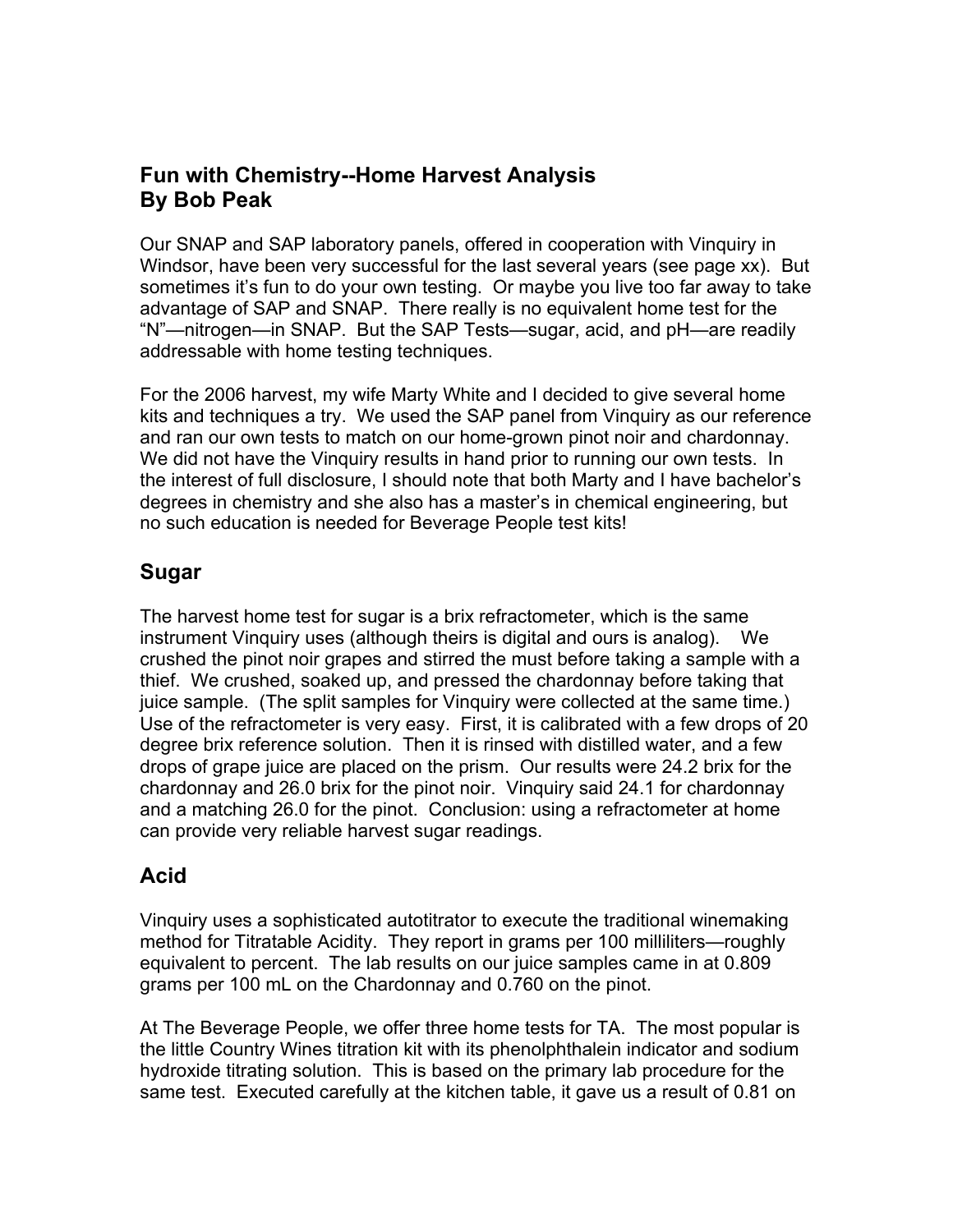the chardonnay and 0.62 on the pinot noir. The close correlation on the white juice (and less success on the red) probably reflects the difficulty of seeing the pink endpoint in the grayish-pink "red" must.

Next, we tried the Precision Acidometer. This kit includes a blue indicating solution which is itself also the basic titrating material for neutralizing the acid during analysis. The first few additions, still reflecting acid conditions in the juice, turn green. As you continue to add, the solution is neutralized when it is (not quite) blue—almost the same color as the indicator solution alone. Since this has the "not quite" feature, it's a good idea to write down your results as you get close, since you will mostly know for sure right after you go too far. The kit also includes litmus paper to verify the neutrality of the titrated sample. If a drop on the litmus paper turns red, it is still acid. No color change means neutral (the end point) and blue means basic—you went too far with that addition. With the green-to-blue color change and litmus paper for verification, the endpoint seems a little easier to pin down than the Country Wines endpoint. With this kit, results are in grams per liter, so you need to divide by 10 to match the reporting units by other methods. For the chardonnay, we got 7.9 (0.79) and for the pinot noir 6.8 (0.68). Both are close enough to Vinquiry's results that we would probably not do anything different in fermenting the wine based on these answers.

Finally, we ran the simplest of the tests, the Accuvin dipsticks. Once again reporting in grams per liter, we got 9 (0.9) on both samples. Good enough to tell us that we did not need to add any acid to these juices, but that's about all the information we got.

## **pH**

Vinquiry uses a pH meter integrated with their autotitrator for this test. Laboratory results were 3.38 for the chardonnay and 3.43 for the pinot noir. Using the pH Tester 20 meter that we carry at The Beverage People, Marty and I measured 3.32 on the chardonnay and 3.36 on the pinot. At less than one tenth of a pH unit difference on each, these results are very comparable and the home results are certainly adequate for winemaking judgments.

Accuvin also has a dipstick test for pH. On those, we measured 3.6 for both juices. While in the ballpark of anticipated results, these may not be accurate enough for all winemaking decisions. The procedure is, however, simple and inexpensive.

## **Conclusions**

1) No matter what you choose, TA is difficult to do well at home. Both Country Wines and Precision Acidometer can give reasonably good